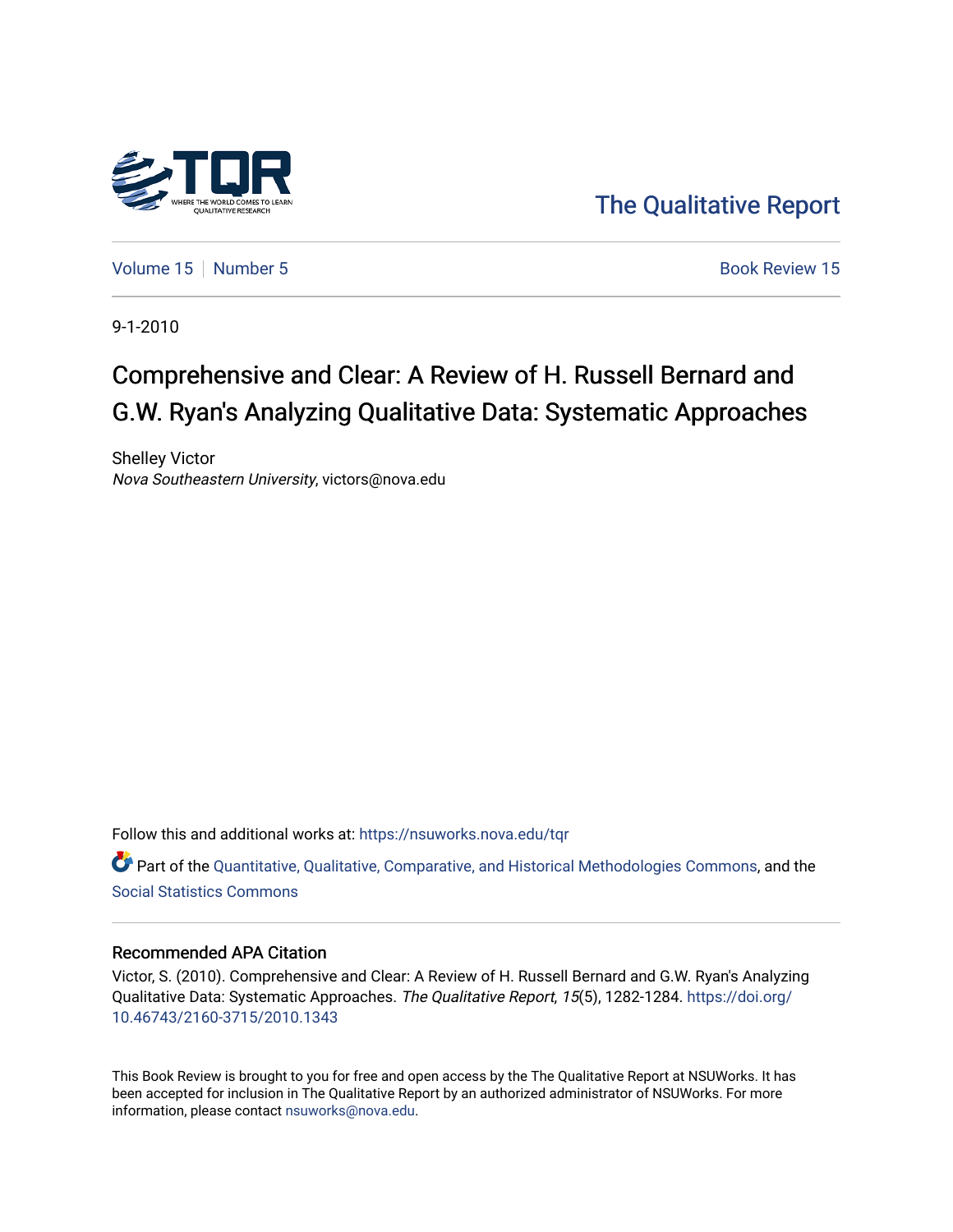

### Comprehensive and Clear: A Review of H. Russell Bernard and G.W. Ryan's Analyzing Qualitative Data: Systematic Approaches

#### Abstract

In their book Analyzing Qualitative Data: Systematic Approaches, Bernard and Ryan (2010) present a thorough review of qualitative data analysis. Main topic areas include data collection, coding, development of themes, qualitative analysis of words and detailed descriptions of grounded theory, content analysis, and schema analysis. This book is applicable and appropriate for a variety of professionals in the social sciences.

#### Keywords

Qualitative Analysis, Qualitative Data

#### Creative Commons License



This work is licensed under a [Creative Commons Attribution-Noncommercial-Share Alike 4.0 License](https://creativecommons.org/licenses/by-nc-sa/4.0/).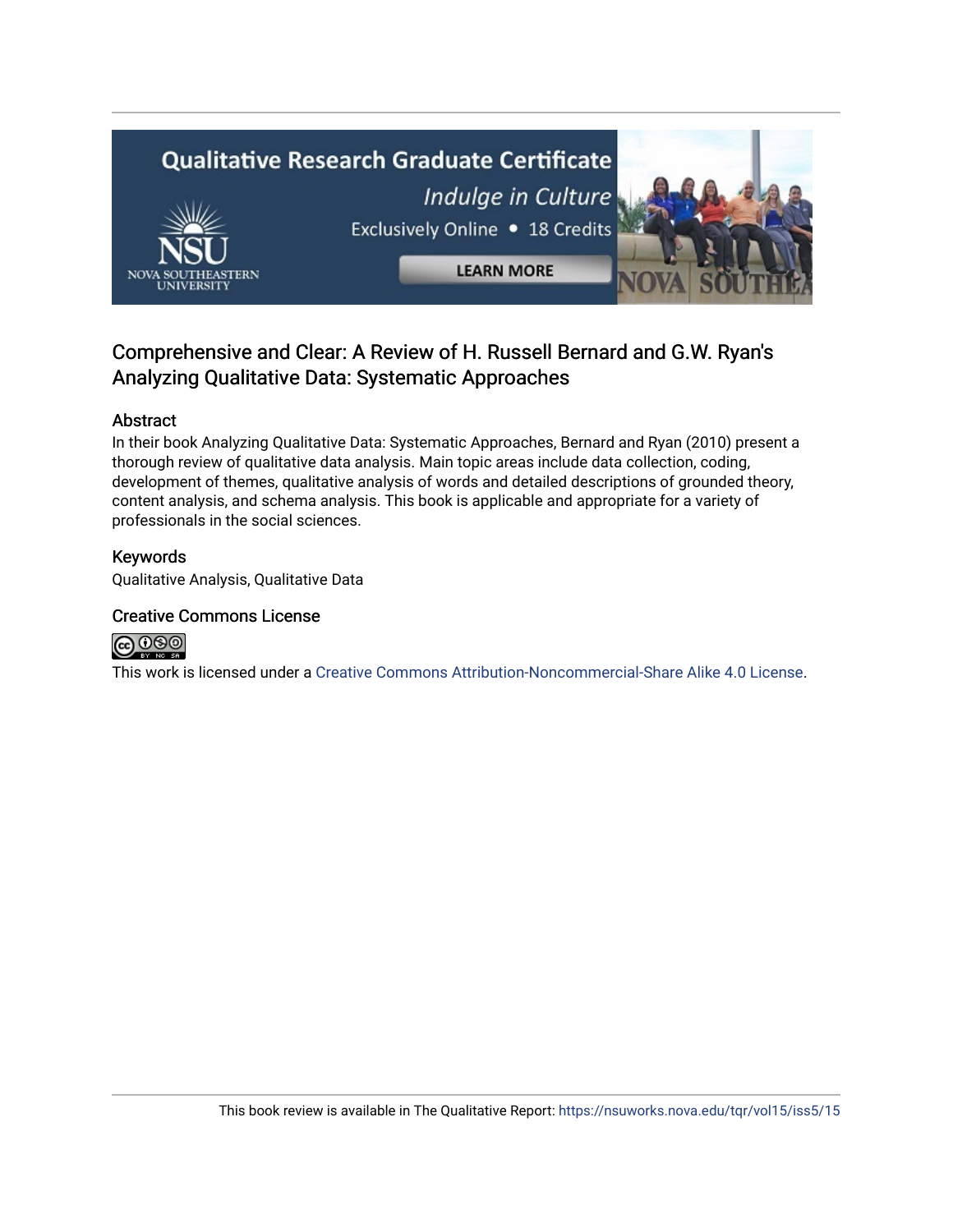## **Comprehensive and Clear: A Review of H. Russell Bernard and G. W. Ryan's**  *Analyzing Qualitative Data: Systematic Approaches*

Shelley Victor Nova Southeastern University, Fort Lauderdale, Florida USA

*In their book Analyzing Qualitative Data: Systematic Approaches, Bernard and Ryan (2010) present a thorough review of qualitative data analysis. Main topic areas include data collection, coding, development of themes, qualitative analysis of words and detailed descriptions of grounded theory, content analysis, and schema analysis. This book is applicable and appropriate for a variety of professionals in the social sciences. Key Words: Qualitative Analysis and Qualitative Data*

*Analyzing Qualitative Data: Systematic Approaches* by Bernard and Ryan (2010) is organized so that Part One, which includes the first six chapters, provides an overview of the basics of qualitative data analysis. The second half of the book, including chapters 7-17, provides more detailed information on this subject. This book is well suited for a novice in qualitative research, as the chapters are written in a clear and simple style. Those who are more experienced in qualitative research could include this in their collection because it is comprehensive and replete with examples from studies that illustrate the content. The authors provide excellent tools for the readers. For example, they include sources to locate available qualitative software in the Appendix, and they provide an abundance of figures and tables that offer visual representations of the content. An extensive list of references is provided in addition to sources at the end of each chapter.

In their opening chapter, Bernard and Ryan (2010) indicate that the goals of qualitative research are to uncover and describe patterns, use the patterns to compare differences between individuals or groups, and then to test assumptions about the patterns. The authors point out that qualitative data can include physical objects, media images, audio and files, and a range of textual material from the novel to brochures and ads.

Data collection, the first step in qualitative analysis, is addressed in Chapter Two. The authors discuss three types of data collection: indirect, direct, and elicited. In the indirect approach, data is collected from artifacts, pottery, photographs, archives of written records, and data from other research studies. A comment I found of interest was that trash can be used as an indirect source. It certainly adds new meaning to the term sanitation engineer! Direct approaches to data collection include observation of individuals and groups. The last type of data collection, discussed in greater detail than the first two, is elicitation. Bernard and Ryan (2010) include an excellent overview of the interviewing process and further subdivide this information into structured, semistructured, and unstructured interviews. For those with limited experience in qualitative interviewing, the section on suggestions for the beginning interviewer and types of probes would be helpful. This chapter also includes a discussion of how mixed methods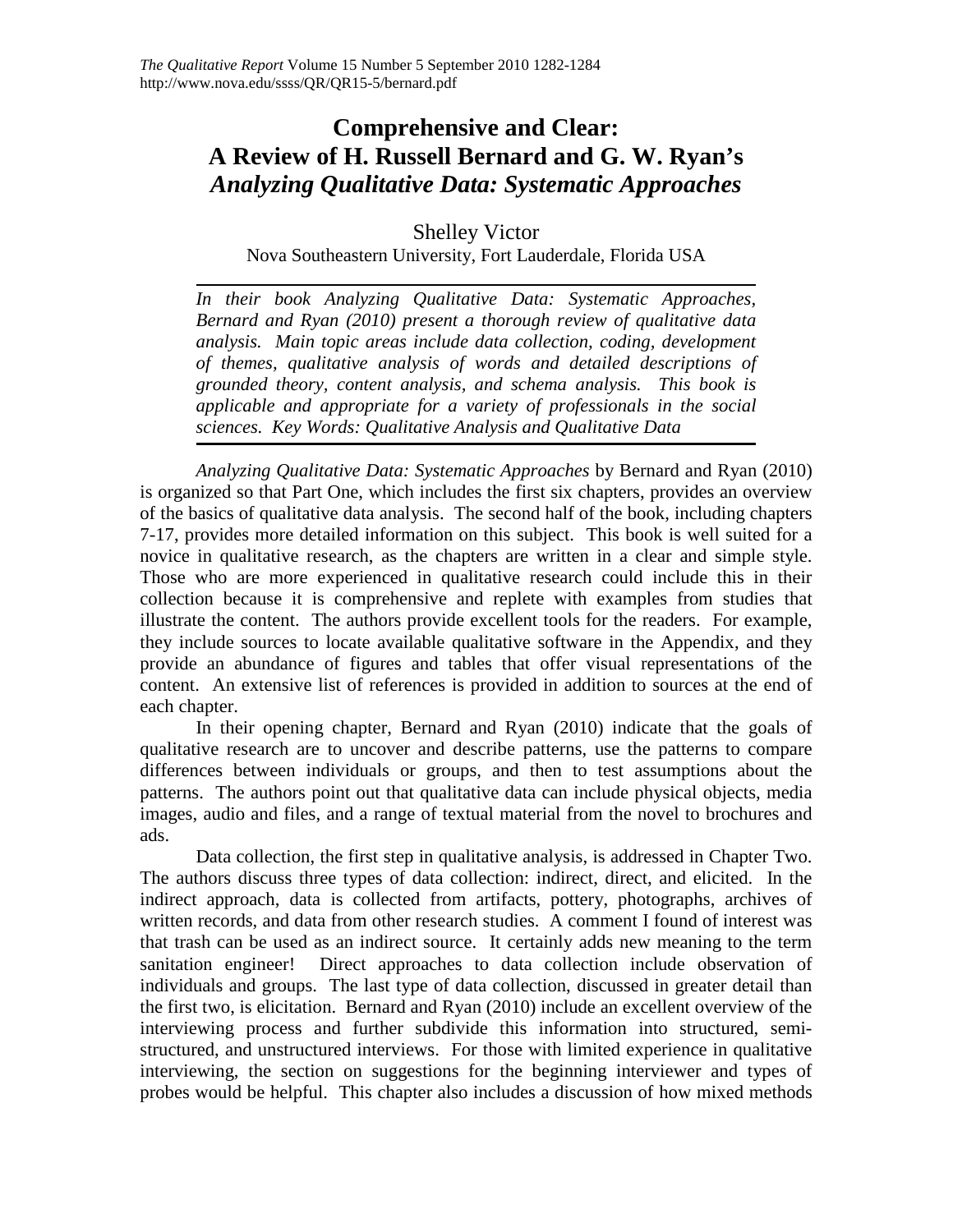studies can include qualitative research through use of focus groups, participant observation, and ethnographic decision modeling. A shortfall of the chapter is the limited information it includes devoted to transcription of audio and video data.

The next two chapters cover coding and how to develop qualitative themes. Eight techniques to identify themes are mentioned, ranging from repetitions within the text, to identifying linguistic connectors, and considering missing text. Examples serve to bring these techniques to life. Bernard and Ryan (2010) also describe ways to manipulate themes, and they cover the topics of cutting and sorting, developing word lists, and identifying key-words-in-context. The authors include a useful table on how to identify which technique to use given the type of data collected. Bernard and Ryan also provide a detailed explanation of how to code and develop codebooks. They explain how to develop original codes and use standard codes. This information is best explained through the use of examples, which the authors provide. I found their table illustration of coding about the common cold quite interesting, as I was recovering from a cold while reading the book!

In Chapters 5 through 8 the authors delve into the crux of the text, which is data analysis. The authors discuss the importance of validity checks and present two types of matrices to display data: profile matrices and proximity matrices. Figures are used liberally to represent conceptual models. The authors discuss the steps in building a model: determining the concepts, showing how they are intertwined, and then proving that the relationships apply to the majority of cases. Bernard and Ryan (2010) examine how to determine if variables are related to one another, how to determine the feature(s) to be analyzed, and how to compare data. Moving from these general elements of data analysis to a more specific issue, Bernard and Ryan address the topic of cultural domain analysis in Chapter eight; this is the analysis of perceptions of individuals from cultural groups. This section of the book serves to demonstrate the depth of analysis required in quality qualitative research.

In the next several chapters, the authors describe ways to analyze words within qualitative data. They explain how to analyze key words in context by drawing upon examples from studies of how parents describe their children, the words in personal ads, and descriptions of horror movies. Bernard and Ryan (2010) explore several specific methods of analyzing words, including semantic network analysis, which focuses on the connections across words, discourse analysis, and conversational analysis. Aspects of data that can be considered in this latter method include turn taking and adjacency pairs. The authors provide thought-provoking examples of turn taking among jurors, in doctor/patient interaction, and in a conversation between two Hispanic men. Data analysis in narrative analysis is described with examples of studies exploring the sociolinguistics of how women respond to the death of their mother, hermeneutics in the interpretation of the text of a sermon, and phenomenology in the experience of those seeking subsidized housing.

The authors' explanations of data analysis continue in Chapters 12 through 14 with detailed descriptions of data analysis in grounded theory, content analysis, and schema analysis. In describing data analysis in grounded theory, the authors provide examples of types of questions that can be used to uncover information; they also discuss coding and theorizing, and the use of memoing to develop a theme. A study of media bias is used to illustrate a sequence of content analysis which includes defining the texts